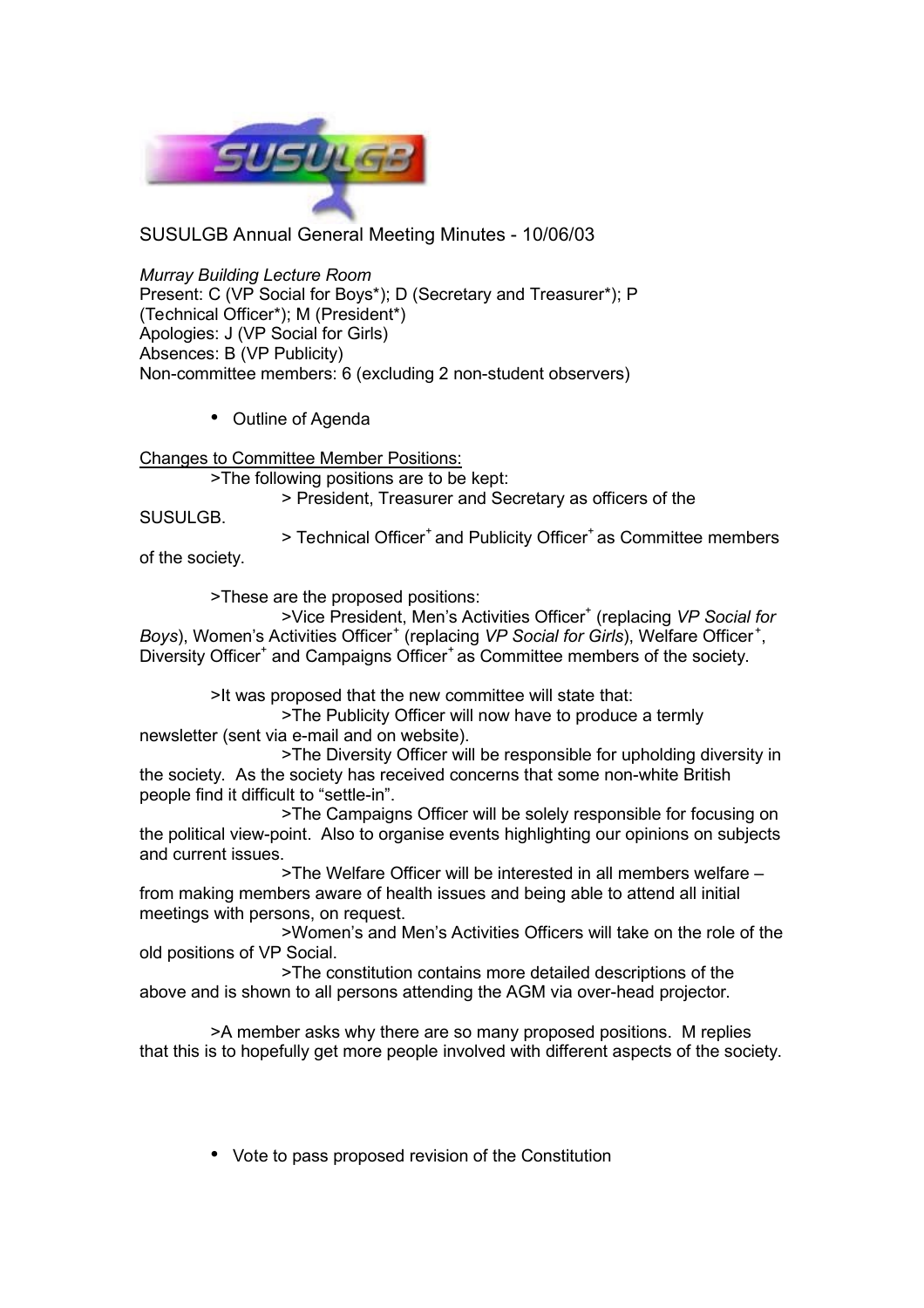>Mark clearly states "All those in favour of passing the newly revised constitution raise their hands". A count of those not in favour was not necessary.

>The result was 10 in favour, 0 not in favour, 0 abstaining from vote.

>The proposed constitution was passed.

• Voting for candidates standing for the positions of:

>President

>M was the only candidate.

- >9 in favour, 0 not in favour, 1 abstaining from vote\*. >M was elected for this position.
- >Vice President

>D was the only candidate.

>9 in favour, 0 not in favour, 1 abstaining from vote\*.

>D was elected for this position.

>Men's Activities Officer

>C was the only candidate.

>7 in favour, 0 not in favour, 3 abstaining from vote\*.

>C was elected for this position.

>Welfare Officer

>C was the only candidate.

>7 in favour, 0 not in favour, 3 abstaining from vote\*.

>C was elected for this position.

>Technical Officer

- >P was the only candidate.
- >9 in favour, 0 not in favour, 1 abstaining from vote\*.
- >P was elected for this position.

>Publicity Officer, Women's Activities Officer, Secretary, Treasurer, Diversity Officer and Campaigns Officer

>No candidates stood for these positions.

>These positions were not filled.

• Vote for Mandate

>9 in favour, 0 not in favour, 1 abstaining from vote. >The mandate is passed.

• Other

>The passed alterations and positions are concluded to those present. >One member voices their opinion on the weekly society meeting in the SUSU Café to be inappropriate. A short debate commences but it is decided that there are no other more appropriate places at the moment. Though this issue will be under future discussion by the committee

CLOSE